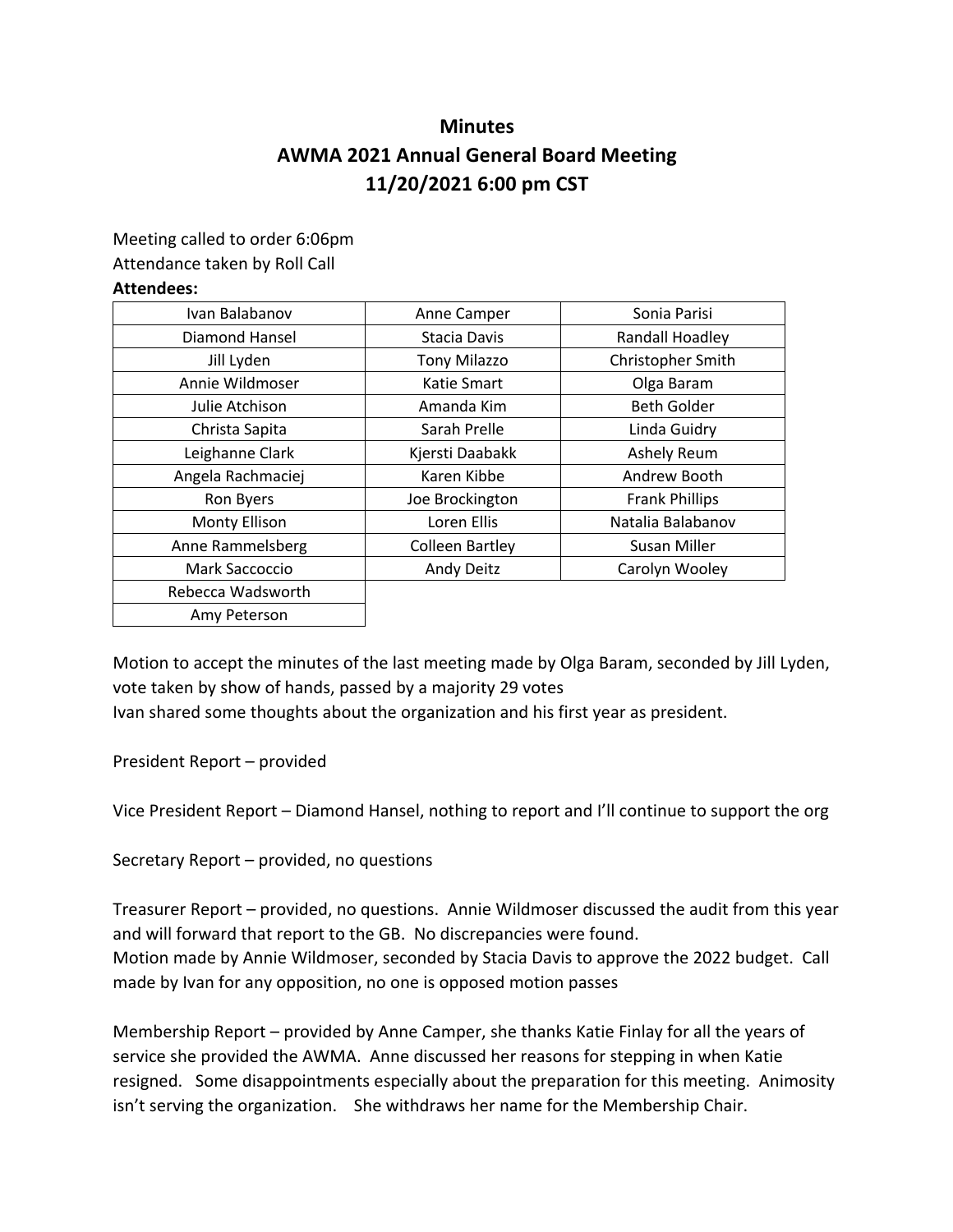Sara Prelle also thanked Katie Finlay for her work in the organization. Ivan agrees.

## Regional Director Reports

North, presented by Tony Milazzo, thanks the north region for trusting him to be their voice. He spoke about his learning curve but believes the board is hitting its stride. Entirety of the report is posted.

South, presented by Katie Smart, also speaking about the learning curve. Entirety of the report is posted.

West, presented by Sonia Parisi, she's honored to be representing the west coast of the country.

## Committee reports

WC, NEC Committee, presented by Valentin Puscaso. Talking about the competitors who made the FMBB championship though it was cancelled. Opening the bidding for next years' championship and calling the regions to host a regional championship. Looking to help send teams to the FMBB in the new sports, like Canicross and RH. And it shouldn't be so hard to get approval from the current board about hosting the national championship

## Judges Committee,

Presented by Randall, entirety of report is posted with an amended piece of data, the number of members in the organization in 2020. Jill will ensure that the amended report is what gets posted.

#### Elections

Nia Cottrell and Victoria Byerly are the ballot counting committee.

Jill moved for Esther Pullano for the Nominating Committee, Annie Wildmoser seconded.

Judges Committee Ballot Frank Phillips and Marko Koskensalo won.

WC/NEC Committee Beth Golder and Sara Prelle both keep their positions

Nominating Committee Esther Pulano, Britney Pelletier, Stacia Davis are voted into the Nominating Committee

Membership Chair Call for nominations from the floor for Membership Chair, no nominations made Sarah Prelle voted into the Membership Chair vacancy